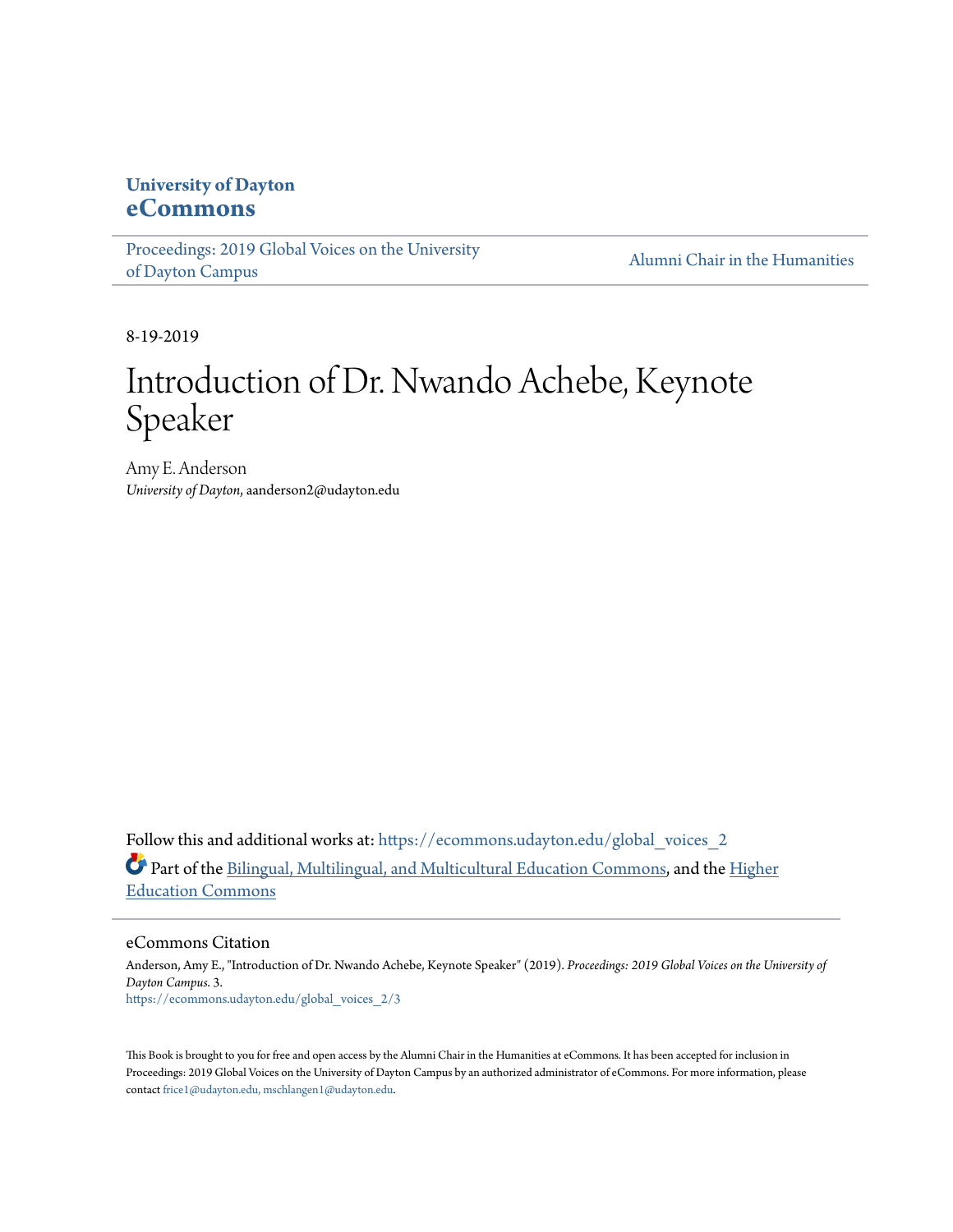## **Introduction of Dr. Nwando Achebe, Keynote Speaker**

*Amy Anderson*

Greetings, everyone, to the Global Voices Symposium [GVS] Keynote Address. On behalf of President Eric Spina and Provost Paul Benson, I'd like to extend a warm welcome to each of you here this evening.

A special welcome and thanks to the students, alumni, faculty, staff, and community members who have participated in the GVS so far. Your insights and perspectives have been inspiring to the campus and will help to continue to motivate us (faculty and staff on campus) to pursue our vision of radical inclusion and the common good.

Another special welcome to guests from the Dayton community. Your presence here is important to us and we hope you will feel welcome to come back often for other programs and opportunities to learn together about important issues.

I'd also like to thank Dr. Julius Amin and the GVS committee for their excellent work. This is the third time that Dr. Amin has led a symposium on campus as part of his role as Alumni Chair in the Humanities.

I probably don't need to convince you of the importance of global perspectives and learning, but before I introduce the speaker, I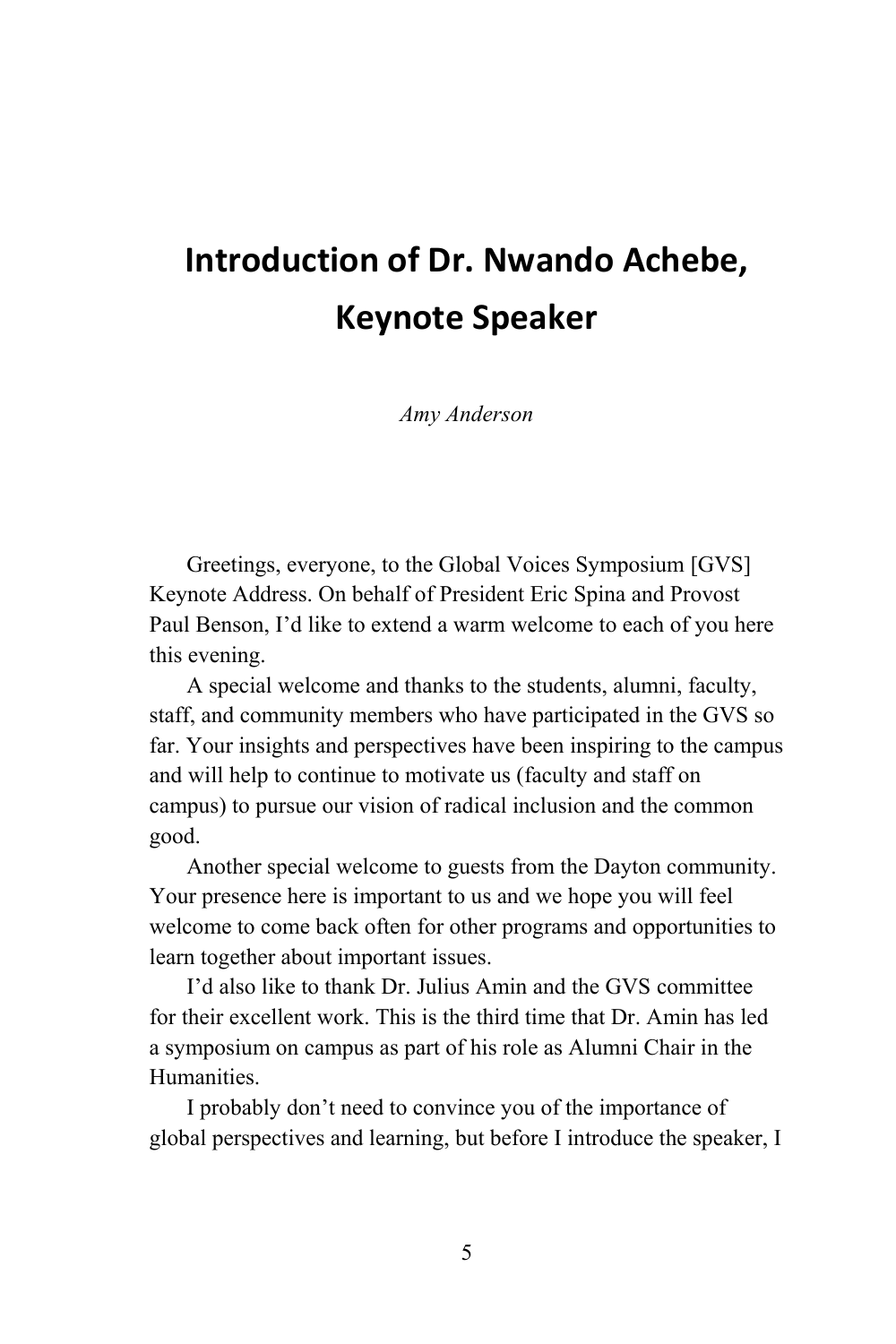just want to make a few remarks to set the context for this evening's presentation.

According to UNESCO, at its core, global learning:

- Enables people to understand the links between their own lives and those of people throughout the world
- Increases understanding of the economic, cultural, political, and environmental influences which shape our lives.
- Develops the skills, attitudes, and values which enable people to work together to bring about change and take control of their own lives
- Works toward achieving a more just and sustainable world in which power and resources are more equitably shared.

The emphasis in global education is therefore on both changing self and changing society, for neither is possible without the other. In addition, we know that global learning has so many benefits that lead to student success and overall well-being.

**Student Engagement.** Research shows that when students learn content through authentic tasks and real-world experiences, they are more likely to engage, which in turn leads to higher attendance and achievement.

**College and Career Readiness.** The economy is global and employers today are desperate to hire graduates with intercultural leadership skills that allow them to work in diverse teams and with clients all over the world. By providing students with opportunities to understand the wider world, we are also giving students a competitive edge.

**Social-Emotional Learning.** Global education helps develop the following:

- *Self-awareness* of one's own identity, culture, beliefs and how those connect with the wider world
- *Social awareness*, including empathy, perspective-taking, appreciating diversity, and respecting others
- *Relationship-building skills* with diverse individuals and groups through effective communication and collaboration.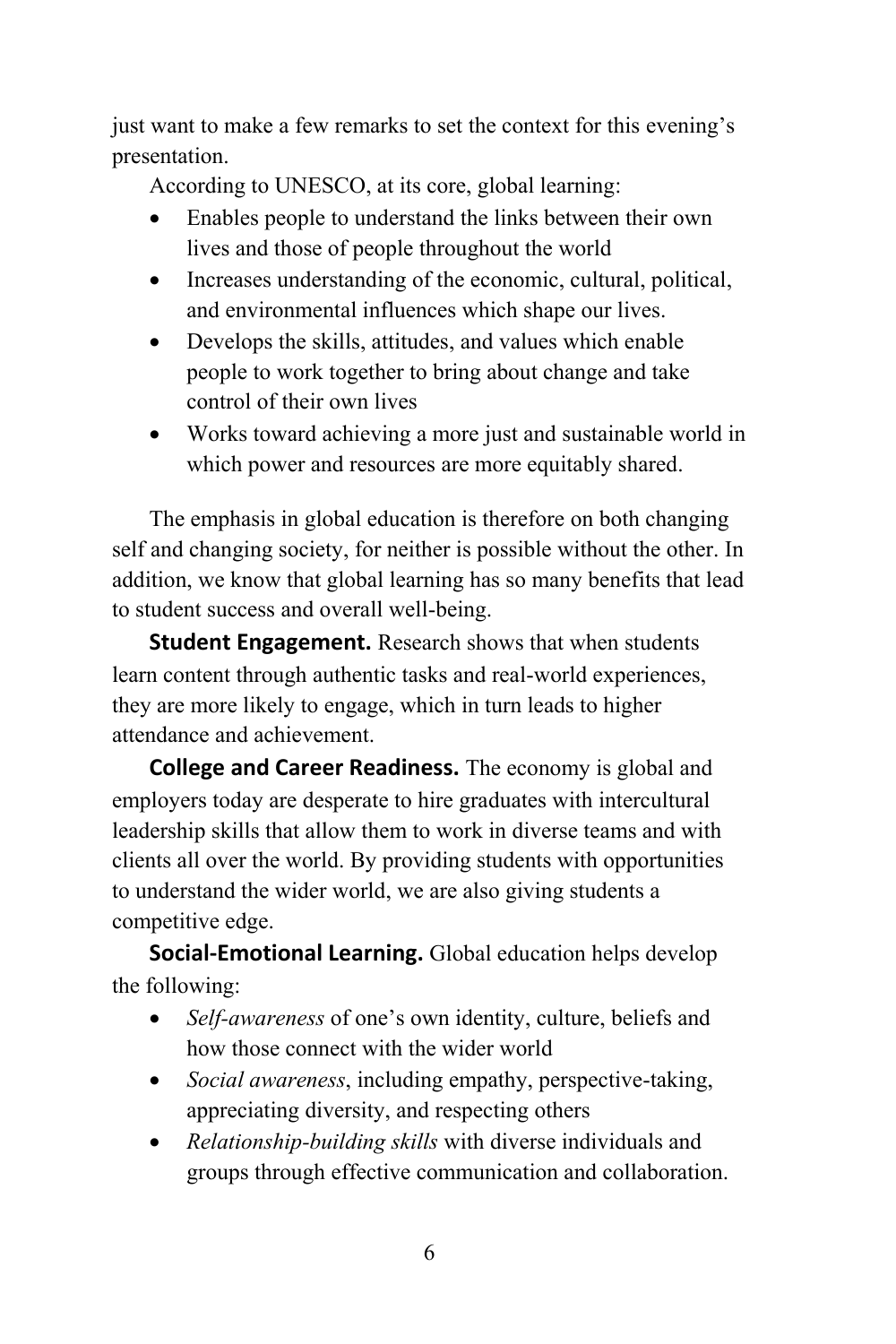**Student Empowerment.** Global learning enables students with agency to take purposeful action to improve their own lives and to positively influence the world around them. When students are provided opportunities to investigate issues they deem important (be it sustainable energy, social inequality, climate change, access to clean water, or human rights violations), unpack why these issues exist, and come up with solutions to make them better, they become empowered to be the catalysts of the changes they wish to see.

And yet, with all this evidence, we still have a long way to go to build truly global learning spaces where all students, and if fact the world, benefit from these important outcomes. It is symposia like this one that bring critical perspectives together—including our keynote tonight—and that serve as catalysts for us all. So without further delay, I'd like to introduce Dr. Nwando Achebe.

Dr. Achebe is the Jack and Margaret Sweet Endowed Professor of History, and a multi-award-winning historian at Michigan State University. Dr. Achebe received her master's and PhD from UCLA after studying theatre at the University of Massachusetts. Her research interests involve the use of oral history in the study of women, gender, and sexuality in Nigeria.

Among her many accomplishments, Dr. Achebe is the author of six books, including:

- *Farmers, Traders, Warriors, and Kings: Female Power and Authority in Northern Igboland, 1900-1960*
- *The Female King of Colonial Nigeria: Ahebi Ugbabe,* a fulllength critical biography on the only *female* warrant chief and king in British Africa
- Co-author of the *2018 History of West Africa E-Course Book*
- Co-editor with William Worger and Charles Ambler of *A Companion to African History*
- Co-editor with Claire Robertson of *Holding the World Together: African Women in Changing Perspective*
- A forthcoming Ohio University Press book, *Female Monarchs and Merchant Queens in Africa*.